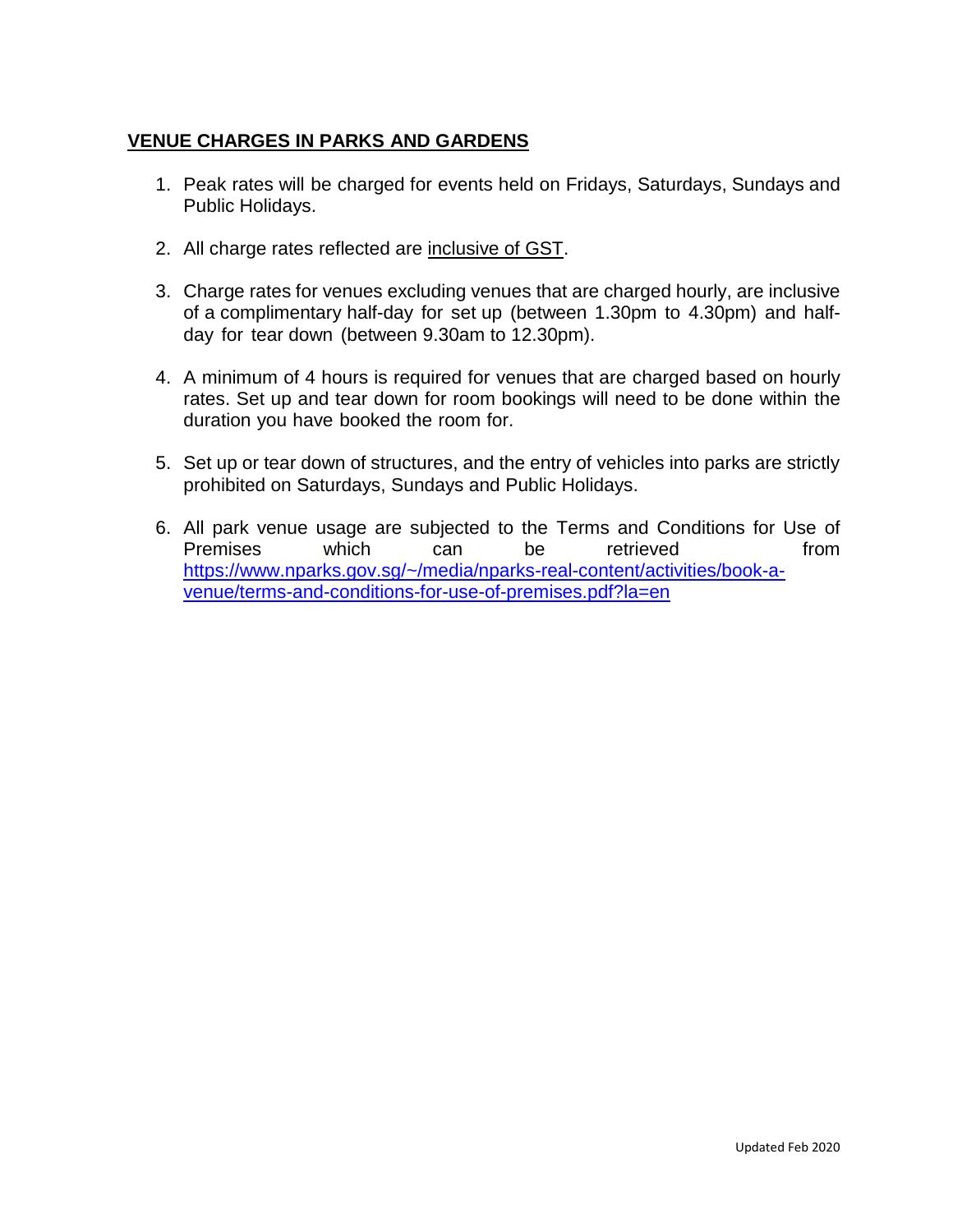| <b>PARK</b>                             | <b>EVENT VENUE</b>                                | <b>Non-Peak Rate</b><br>(incl. of GST)<br>\$ | <b>Peak Rate</b><br>(incl. of GST)<br>\$ |
|-----------------------------------------|---------------------------------------------------|----------------------------------------------|------------------------------------------|
| <b>Bedok Reservoir</b>                  | Reservoir Vista                                   | \$450                                        | \$680                                    |
| <b>Park</b>                             | <b>Reservoir Lawn</b>                             | \$450                                        | \$680                                    |
|                                         |                                                   |                                              |                                          |
|                                         | <b>Ficus Green</b>                                | \$1,284                                      | \$1,498                                  |
|                                         | <b>Tecoma Green</b>                               | \$1,070                                      | \$1,284                                  |
| <b>Bishan Ang Mo Kio</b><br><b>Park</b> | Promenade                                         | \$535                                        | \$802.50                                 |
|                                         | <b>Activity Lawn</b>                              | \$963                                        | \$1,284                                  |
|                                         | <b>Mempat Green</b>                               | \$749                                        | \$963                                    |
|                                         |                                                   |                                              |                                          |
|                                         | <b>Dhoby Ghaut Green</b>                          | \$1,800                                      | \$1,800                                  |
| <b>Dhoby Ghaut Green</b>                | <b>Dhoby Ghaut</b><br>Amphitheatre                | \$1,800                                      | \$1,800                                  |
|                                         | <b>Gravel Area</b>                                | \$1,800                                      | \$1,800                                  |
|                                         |                                                   |                                              |                                          |
|                                         | Angsana Green                                     | \$1,200                                      | \$1,800                                  |
| <b>East Coast Park</b>                  | <b>Casuarina Grove</b>                            | \$450                                        | \$680                                    |
|                                         |                                                   |                                              |                                          |
|                                         | Costa Lawn                                        | \$450                                        | \$680                                    |
| <b>Pasir Ris Park</b>                   | Native Lawn                                       | \$900                                        | \$1,500                                  |
|                                         | Piai Plaza                                        | \$450                                        | \$680                                    |
|                                         | <b>Viewing Plaza</b>                              | \$450                                        | \$680                                    |
|                                         |                                                   |                                              |                                          |
| <b>Raffles Place Park</b>               | Zoysia Lawn                                       | \$1,800                                      | \$1,800                                  |
|                                         | Zoysia Green                                      | \$1,800                                      | \$1,800                                  |
|                                         | Zoysia Crescent                                   | \$1,500                                      | \$1,500                                  |
|                                         |                                                   |                                              |                                          |
| <b>West Coast Park</b>                  | <b>Grand Lawn</b>                                 | \$450                                        | \$680                                    |
|                                         |                                                   |                                              |                                          |
| <b>Pulau Ubin</b>                       | Assembly Area<br>(Meeting Point 1)                | \$100                                        | \$150                                    |
|                                         | Seminar Room (Ubin-<br><b>HSBC Volunteer Hub)</b> | $$12.50 /$ Hour                              | \$18.75 / Hour                           |
|                                         |                                                   |                                              |                                          |

## **A. Visit www2.nparks.gov.sg/vbs/ to book any of these venues.**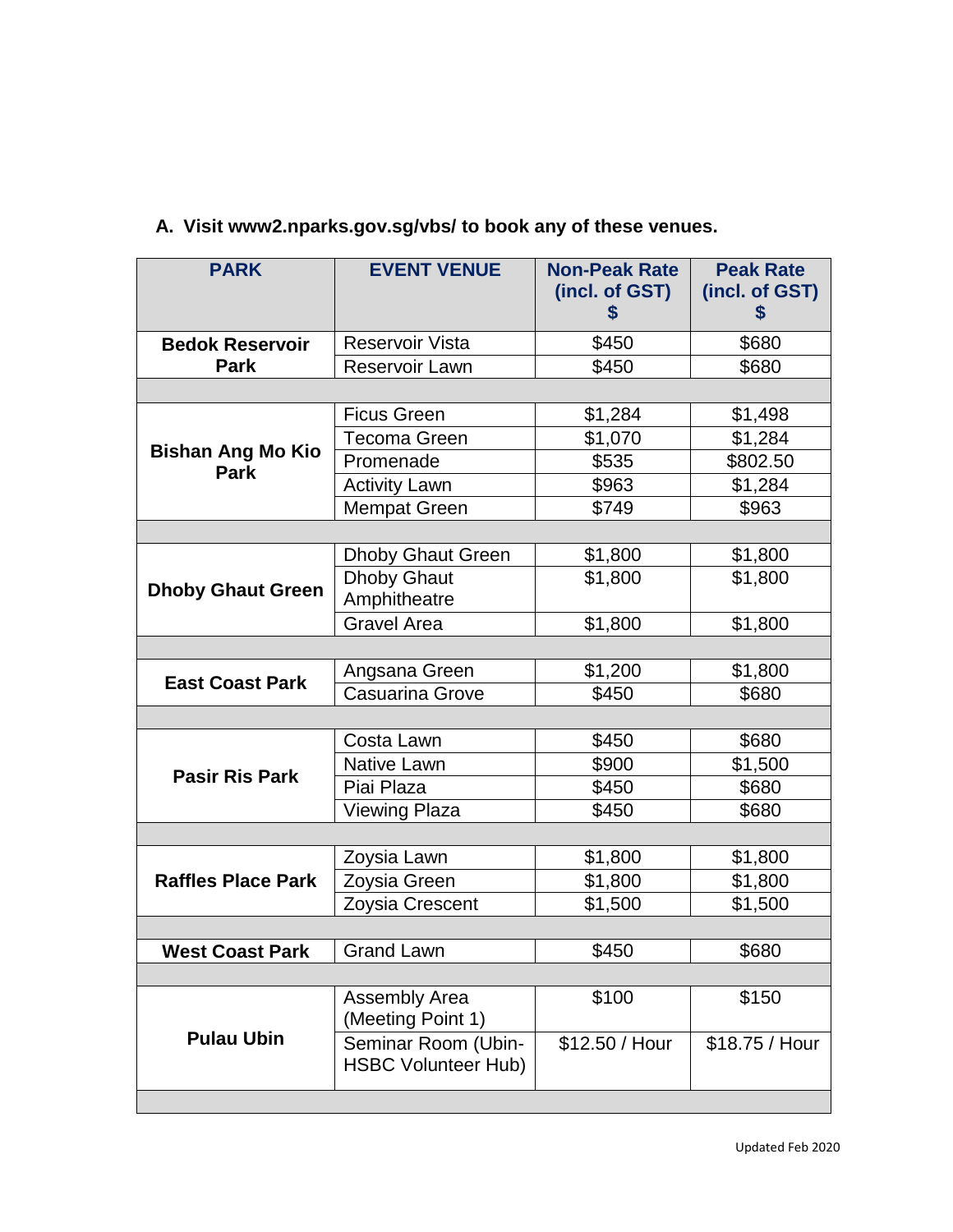| Sungei Buloh<br><b>Wetland Reserve</b>  | <b>Outdoor Classroom</b> | \$100 / half day<br>\$200 / Day | \$150 / half<br>day<br>\$300 / Day |
|-----------------------------------------|--------------------------|---------------------------------|------------------------------------|
|                                         |                          |                                 |                                    |
| <b>Upper Pierce</b><br><b>Reservoir</b> | <b>Shelter Area</b>      | \$450                           | \$680                              |

## **B. Contact our Managing Agent, 1-host to book any of these venues.**

| <b>PARK</b>              | <b>EVENT VENUE</b>                       | <b>Non-Peak Rate</b><br>(incl. of GST)<br>\$ | <b>Peak Rate</b><br>(incl. of GST)<br>\$        |
|--------------------------|------------------------------------------|----------------------------------------------|-------------------------------------------------|
| <b>Fort Canning Park</b> | Flagstaff Lawn                           | \$1,926                                      | \$2,140                                         |
|                          | <b>Fort Canning Green</b>                | \$1,070                                      | \$1,284                                         |
|                          | <b>Fort Gate</b>                         | \$642                                        | \$642                                           |
|                          | <b>Old Married Soldier's</b><br>Quarters | \$642                                        | \$642                                           |
|                          | <b>Farquhar Terrace</b>                  | \$642                                        | \$642                                           |
|                          | Lawn @ The Foothills                     | \$1,284                                      | \$1,284                                         |
|                          | <b>Raffles House</b>                     | \$1,712                                      | \$1,926                                         |
|                          | Galeri Utama                             | \$160.50 / Hour                              | \$214 / Hour                                    |
|                          |                                          |                                              |                                                 |
| <b>HortPark</b>          | <b>Balinese Garden</b>                   | \$535                                        | \$695.50                                        |
|                          | Ad hoc Event Space                       | \$267.50                                     | \$342.40                                        |
|                          | <b>Commercial Booth</b>                  | \$214                                        | \$299.60                                        |
|                          | <b>Exhibition Gallery</b>                | \$963 / 4 Hrs<br>\$1,926 / Day               | \$1,777 / 4 Hrs<br>\$2,354 / Day                |
|                          | Multi-Purpose Hall                       | \$775.75 / 4 Hrs<br>\$1,551.50 / Day         | \$963 / 4 Hrs<br>\$1,926 / Day                  |
|                          | GreenHouse Open<br>Space                 | \$535 / 4 Hrs<br>\$1,070 / Day               | \$652.70/4<br><b>Hrs</b><br>\$1,305.40/<br>Day  |
|                          | <b>Event Lawn</b>                        | \$535 / 4 Hrs<br>\$1,070 / Day               | \$688.75/4<br><b>Hrs</b><br>\$1,337.50 /<br>Day |
|                          | HortLawn                                 | \$428 / 4 Hrs<br>\$856 / Day                 | \$535 / 4 Hrs<br>\$1,070 / Day                  |